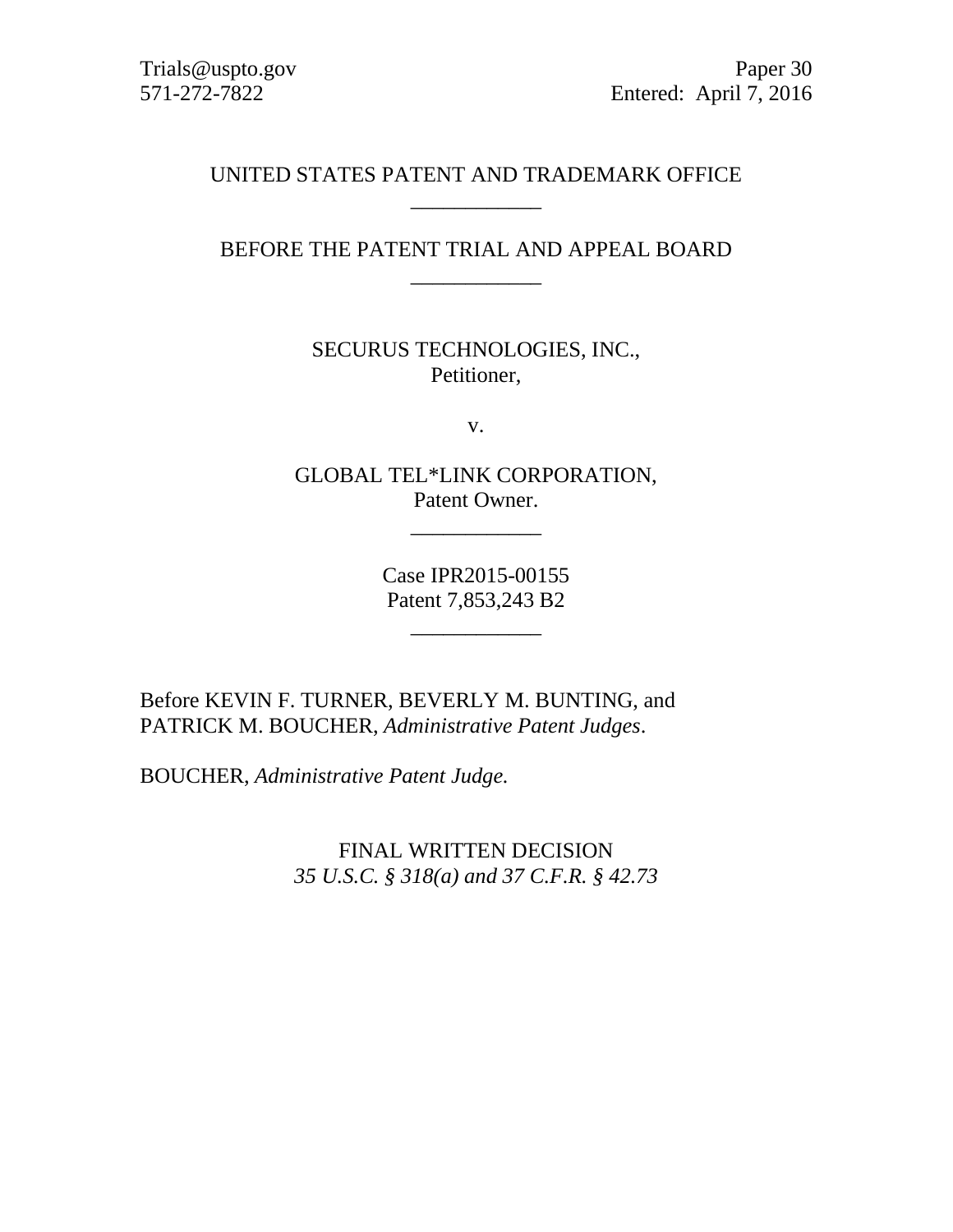#### I. INTRODUCTION

### *A. Background*

Securus Technologies, Inc. ("Petitioner") filed a Petition (Paper 1, "Pet.") pursuant to 35 U.S.C. §§ 311–319 to institute an *inter partes* review of claims 1–7 of U.S. Patent No. 7,853,243 B2 ("the '243 patent"). After consideration of a Preliminary Response (Paper 9) filed by Global Tel\*Link Corporation ("Patent Owner"), the Board instituted trial with respect to claims 1–6 on May 1, 2015. Paper 10 ("Dec.").

During the trial, Patent Owner timely filed a Patent Owner Response (Paper 19, "PO Resp."), and Petitioner timely filed a Reply to the Patent Owner Response (Paper 23, "Reply"). An oral hearing was held on January 11, 2016. Paper 29 ("Tr.").

We have jurisdiction under 35 U.S.C. § 6(c). This Decision is a Final Written Decision under 35 U.S.C. § 318(a) as to the patentability of the claims on which we instituted trial. Based on the record before us, Petitioner has not shown, by a preponderance of the evidence, that any claim of the '243 patent is unpatentable.

#### *B. The '243 Patent*

The '243 patent was filed on December 17, 2007, and relates to "telephone communication systems in penal institutions or similar facilities." Ex. 1001, col. 1, ll. 17–19. Figure 1 of the '243 patent is reproduced below.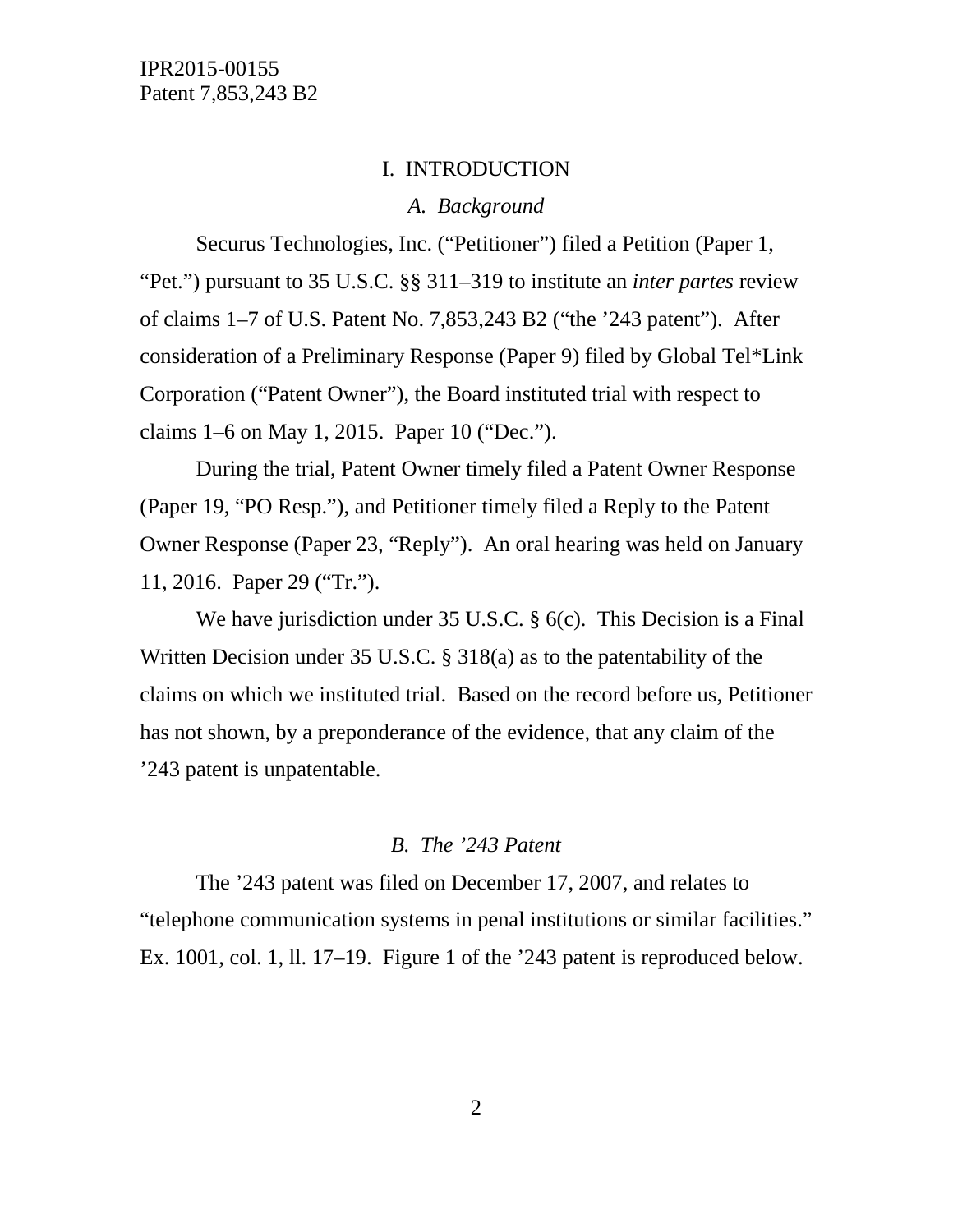

Figure 1 depicts a schematic view of a call-management system configured to operate on a wide-area network. *Id.* at col. 15, ll. 55–57. Within the system, telephone bank 103 is connected to electronic switchboard device 105, which regulates calls and connects them to trunk lines 111. *Id.* at col. 17, ll. 63–67, col. 18, ll. 24–26. Central site server 113 routes all inmate and call information, including each user's call restrictions, identification number, and biometric verification data that are used to limit access to the system. *Id.* at col. 19, ll. 10–22. Among other techniques, biometric verification may be implemented with voiceprint comparison. *Id.* at col. 12, ll. 5–14, col. 15, ll. 16–20. A call processing system "controls all routing and subsystem interaction processes required by the call management system." *Id.* at col. 22, ll. 26–28. When a user attempts to make a call, the verification information is collected from the user so that the call can be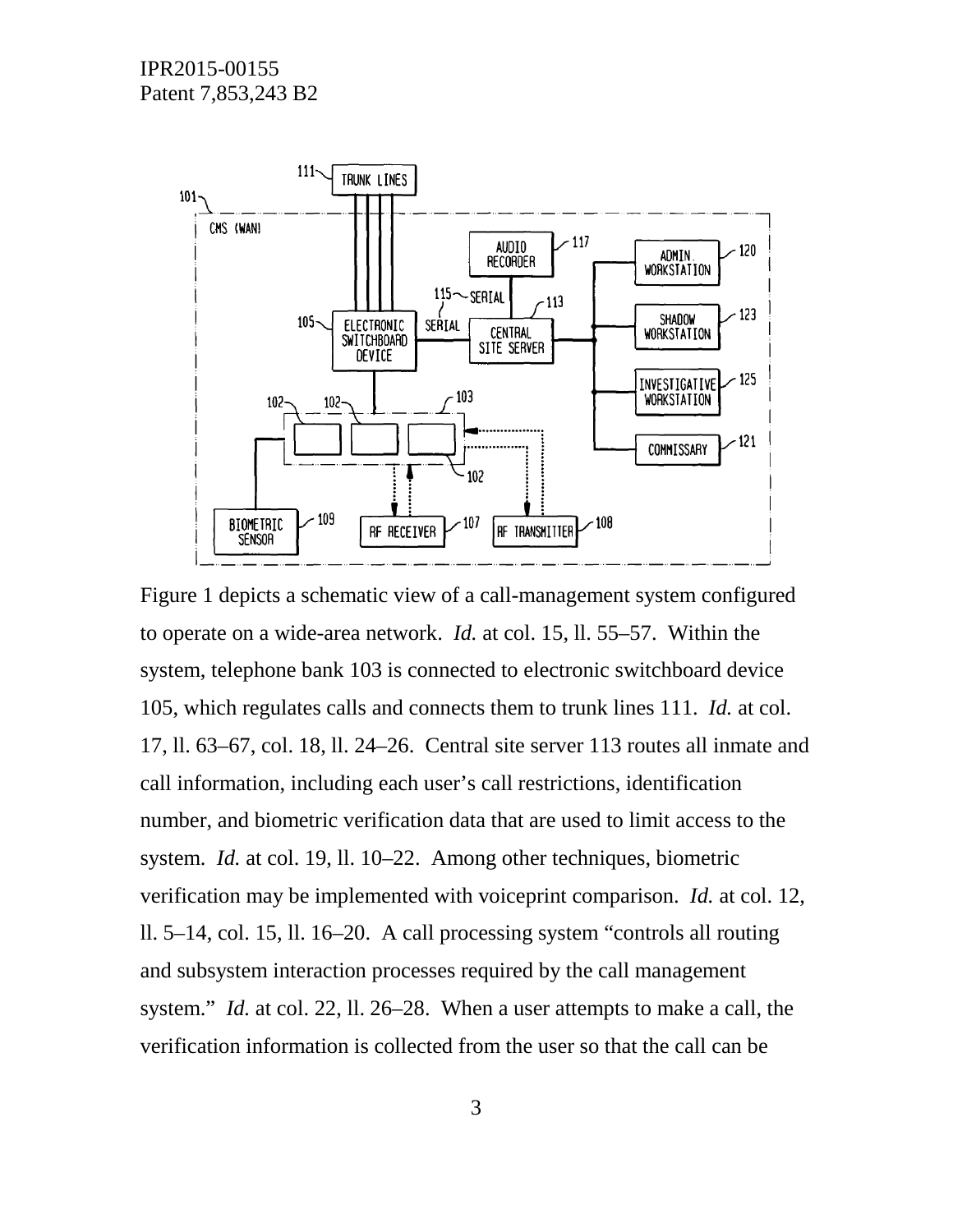"processed and approved" by components of the call processing system. *Id.* at col. 22, l. 58–col. 23, l. 17. If approved, the call is connected to associated network trunk lines 111 and outpulsed. *Id.* at col. 23, ll. 7–12. If not approved, a special call treatment is returned to the user to "provide information concerning why the call could not be completed and processed." *Id.* at col. 23, ll. 12–17.

During connected calls, the system monitors the called party for switch hook flashes, whose detection may indicate potential activation of three-way calling features by the called party. *Id.* at col. 24, ll. 32–39. Audio recorder 117, connected to server 113, records conversations performed under the direction of telephone call management system 101. *Id.* at col. 19, ll. 39–41. The system may also implement passive recording in which voice-recognition software is used to listen for certain key words and phrases in a conversation. *Id.* at col. 14, ll. 10–18.

### *C. Illustrative Claim*

Claim 1, the only independent claim of the '243 patent, is illustrative of the claims at issue:

1. A method for restricting access to a public telephone network using a telephone call management system, said method comprising the steps of:

assigning a first identification number to each of a plurality of potential callers;

recording a first voice print of at least one potential caller;

storing said first voice print and said first identification number in a database;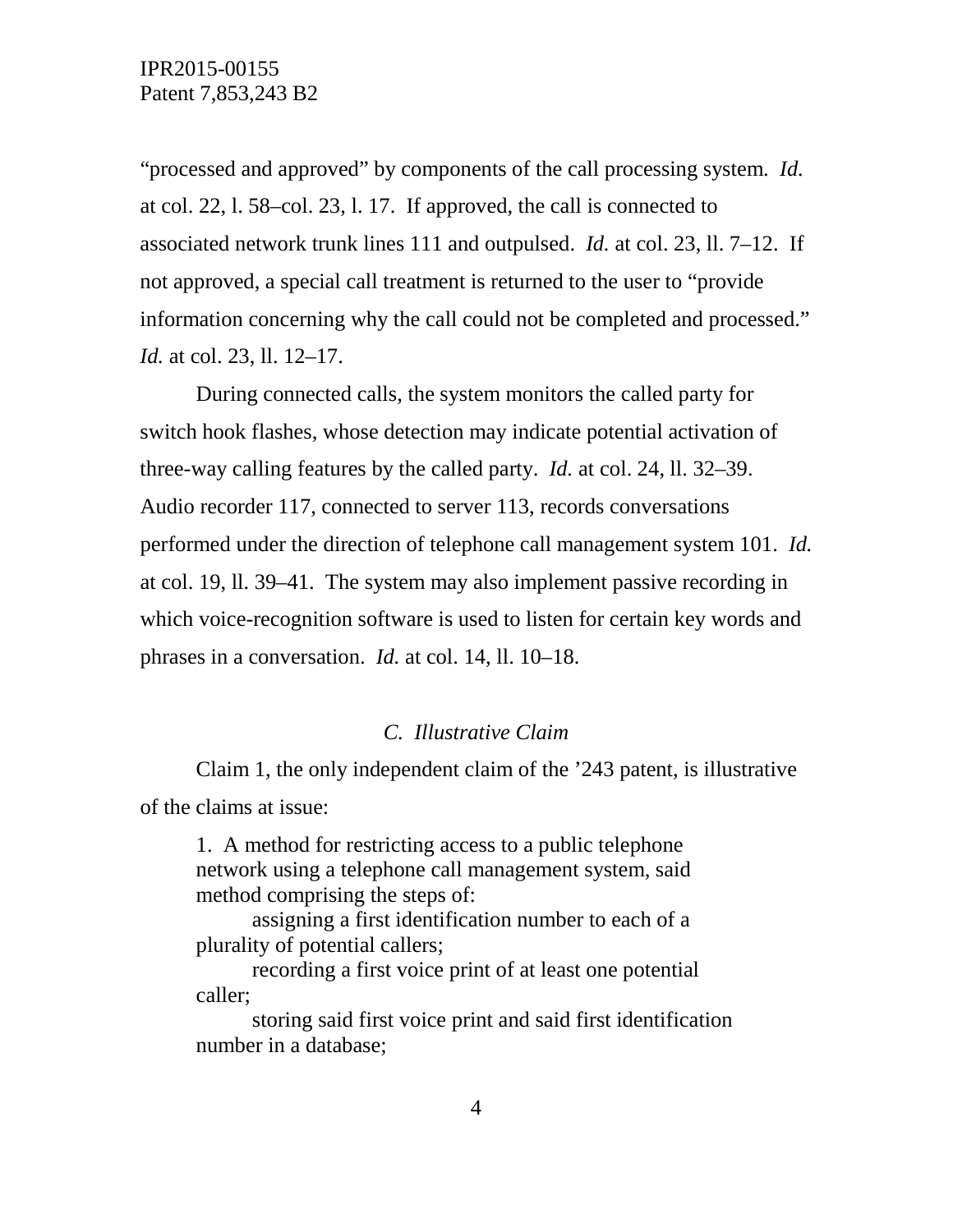during each access attempt to said public telephone network by said potential caller:

prompting said at least one potential caller to input a second identification number;

recording a second voice print of said at least one potential caller;

matching said first and second identification numbers; comparing said second voice print with said first voice print associated with said first identification number;

granting said at least one potential caller access to said public telephone network to attempt to place a telephone call if said second voice print matches said first voice print;

monitoring at least one conversation to detect the presence of a three-way call attempt; and

recording at least one conversation between said at least one potential caller and a third-party remotely located from said at least one potential caller if said recording is permissible; and

detecting the presence of predetermined keywords in audio of said at least one conversation.

### *D. Instituted Ground of Unpatentability*

We instituted trial based on Petitioner's asserted ground that claims 1– 6 are unpatentable under 35 U.S.C. § 103(a) over U.S. Patent No. 7,035,386 B1 (Ex. 1002, "Susen") and U.S. Patent No. 6,064,963 (Ex. 1003, "Gainsboro"). Dec. 13.

### II. ANALYSIS

### *A. Claim Construction*

The Board interprets claims of an unexpired patent using the broadest reasonable construction in light of the specification of the patent in which they appear. *See* 37 C.F.R. § 42.100(b); *In re Cuozzo Speed Techs., LLC*,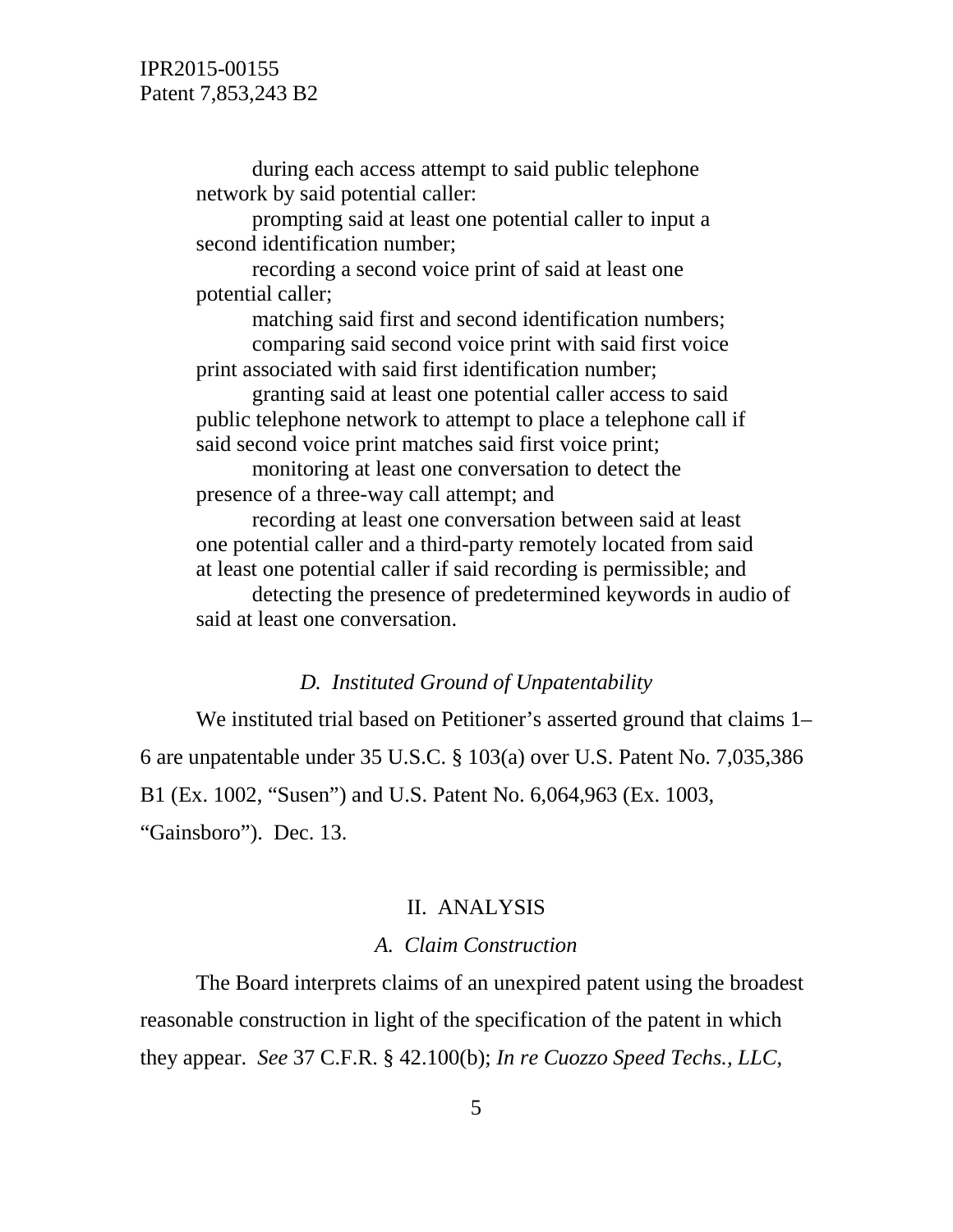793 F.3d 1268, 1278 (Fed. Cir. 2015) ("We conclude that Congress implicitly approved the broadest reasonable interpretation standard in enacting the AIA"), *cert. granted sub nom. Cuozzo Speed Techs., LLC v. Lee*, 136 S. Ct. 890 (mem.) (2016).

Petitioner does not proffer an explicit construction of any term, contending that "no construction is necessary of the '243 patent claim terms," but responds in its Reply to constructions proposed by Patent Owner for "public telephone network" and "access attempt to said public telephone network." Pet. 8; Reply 4–7.

# *1. "public telephone network"*

Patent Owner contends that "public telephone network," as recited in the phrase "access attempt to said public telephone network," should be construed interchangeably with the term "public switched telephone network" as "a network of telephone communication links and switches, not associated with any particular person or facility, that carries telephone signals of the general public." PO Resp. 10–13. Petitioner responds that the term "is well understood" without explicit construction and that Patent Owner's proposed construction "unnecessarily and improperly limits the meaning" of the term. Reply 5.

We agree with Petitioner that no express construction is necessary. Patent Owner's expert testified at his deposition that a person of ordinary skill would understand what is meant by "public telephone network" and that the '243 patent does not apply any definition of the term outside of its normally understood definition. Ex. 1009, 110:5–111:9.

6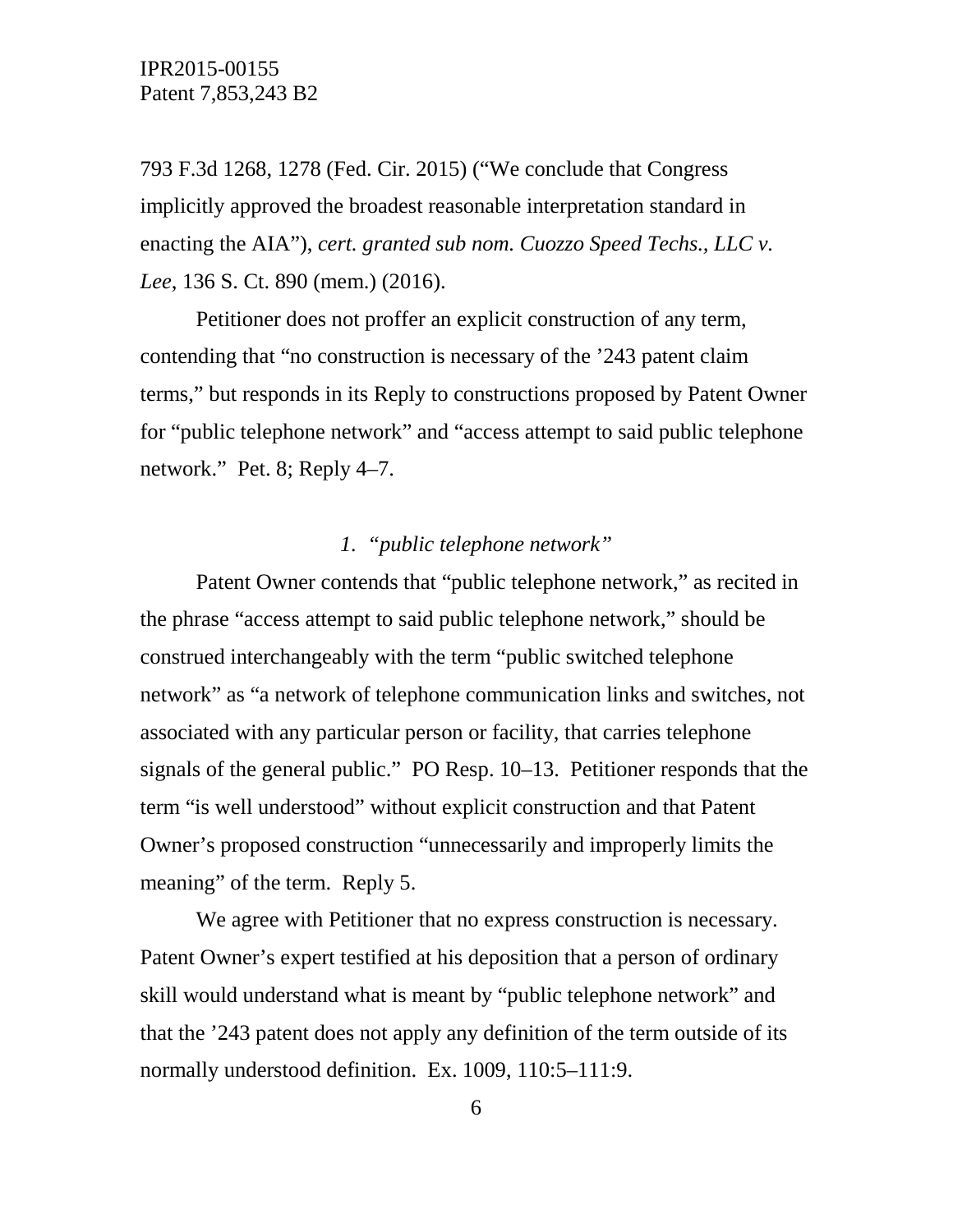# *2. "during each access attempt to said public telephone network by said potential caller"*

Independent claim 1 recites that certain steps of the method be performed "during each access attempt to said public telephone network by said potential caller." Patent Owner proposes that "access attempt to said public telephone network" be construed as "the period of time after the at least one potential caller has initiated a calling procedure, and before the at least one potential caller has been connected to the public telephone network." PO Resp. 14–16. Petitioner responds that the term "cannot be defined by a duration of time," "is easily understood by a person of ordinary skill in the art," and requires no express construction. Reply 6–7.

We agree with Petitioner that "access attempt to said public telephone network" is not appropriately construed as a "period of time." Nevertheless, disagreement between the parties over the scope of the fuller phrase, "during each access attempt to said public telephone network by said potential caller," requires resolution—specifically, which of the steps that follow recitation of the "during" phrase must be performed "during each access attempt." A grammatically rigid reading of the claim, which includes two colons and two instances of the word "and," suggests an illogical construction in which the scope of "during each access attempt" includes the "prompting," first "recording," "matching," "comparing," "granting," "monitoring," and second "recording" limitations. The parties agree that such a construction is inappropriate, and we find it inconsistent with the Specification of the '243 patent because at least the "monitoring" and second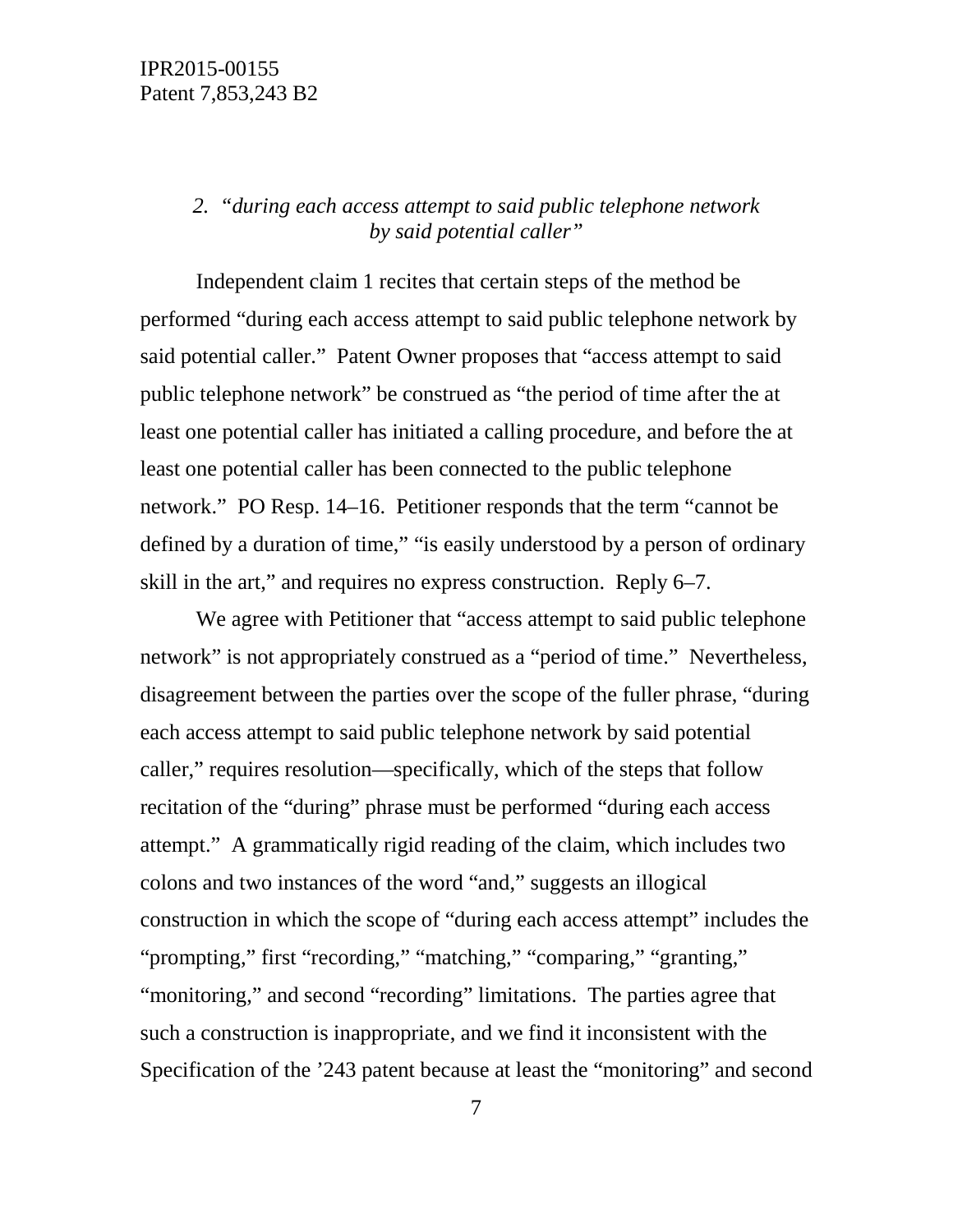"recording" limitations logically require a connection established within the public telephone network before they can be performed. *See* PO Resp. 15– 16; Reply 19–20; Tr. 39:18–40:3 (Patent Owner acknowledging "sloppy draftsmanship").

Petitioner contends that, because "during each access attempt . . . " is followed by a colon without further punctuation or indentation, "[t]he broadest reasonable interpretation of the claims would apply this limitation to only the first step following the colon: 'prompting.'" Reply 19. Patent Owner contends instead that the "granting" limitation provides a logical conclusion to the "access attempt" so that each of the "prompting," first "recording," "matching," "comparing," and "granting" limitations are within the scope of "during each access attempt." PO Resp. 15–16; *see* Tr. 38:7–20 (confirming Patent Owner's position that the "granting" limitation is within scope). Patent Owner supports its position with testimony by Leonard J. Forys, Ph. D., who testifies as follows:

Simply put, it is my opinion that an "access attempt" is defined by a starting point (*e.g.*, the beginning of the attempt) and the point at which the "attempt" either succeeds or fails. In this case, because the claim recites an "access attempt **to said public telephone network**", the "attempt" will succeed or fail (and thus conclude) when the caller is granted access to, or ultimately denied access from, the public telephone network. The period in between these two events comprises some calling procedure in which the caller may be asked to provide certain information, dial the outgoing number, authenticate himself/herself, etc. The above construction is thus supported by this common sense approach.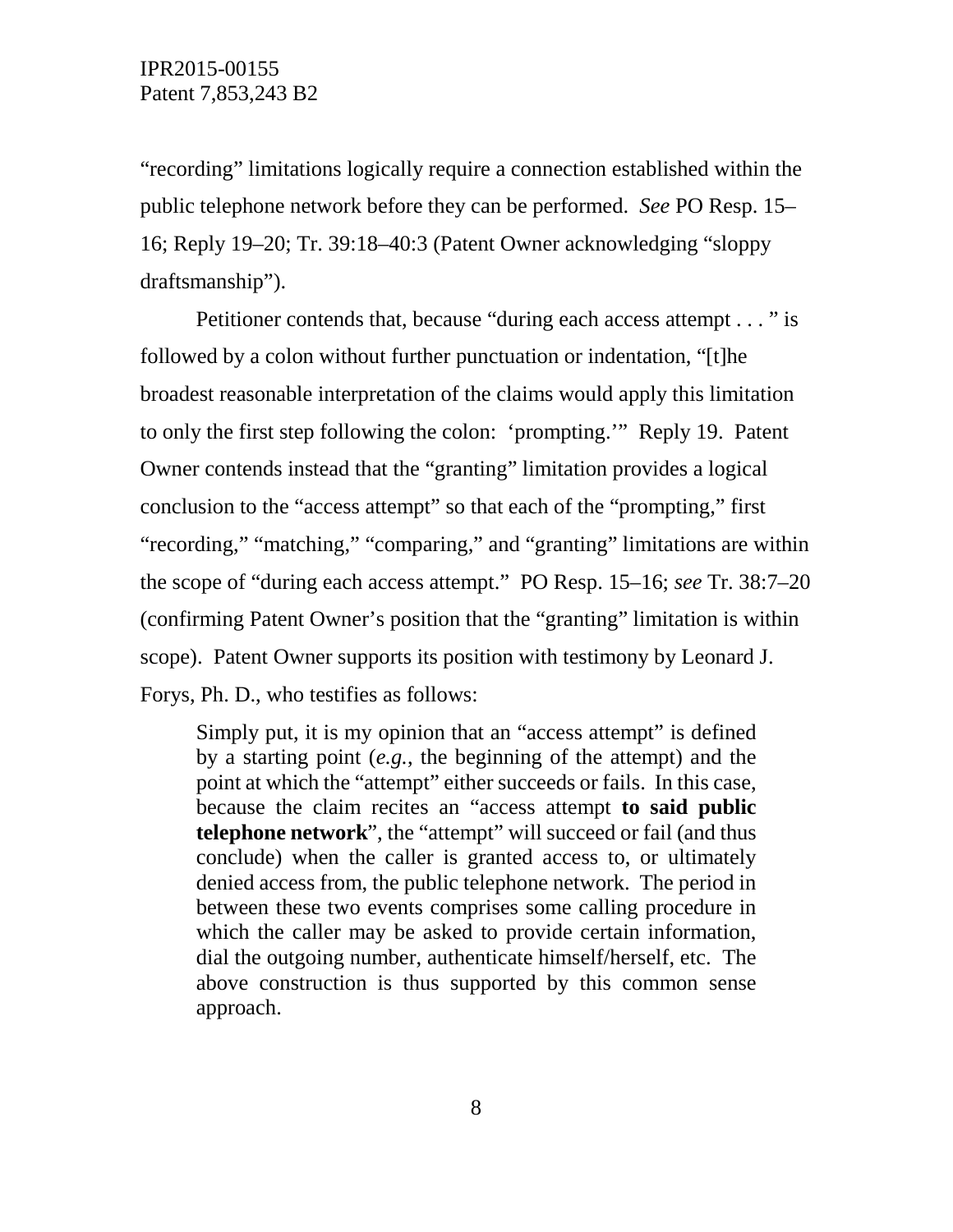Ex. 2004 ¶ 47. We credit this testimony, and afford it greater weight on this point than the testimony of Petitioner's witness, Robert Akl, Ph. D., who declined at his deposition to provide meaningful details explaining how he arrived at his opinion that the scope of the recited "during each access attempt . . . " is more limited. *See* Ex. 2003, 46:24–48:22. We also agree with Patent Owner that a construction that affords greater scope to "during each access attempt" is consistent with the Specification of the '243 patent. *See* PO Resp. 14–15.

Accordingly, we construe the scope of "during each access attempt to said public telephone network by said potential caller" as encompassing the "prompting," first "recording," "matching," "comparing," and "granting" steps.

## *B. Susen and Gainsboro*

Susen "relates to a method for verifying access authorization for voice telephony in a fixed network line or mobile telephone line as well as a communications network having such access authorization verification." Ex. 1002, col. 1, ll. 9–12. Figure 3A of Susen is reproduced below.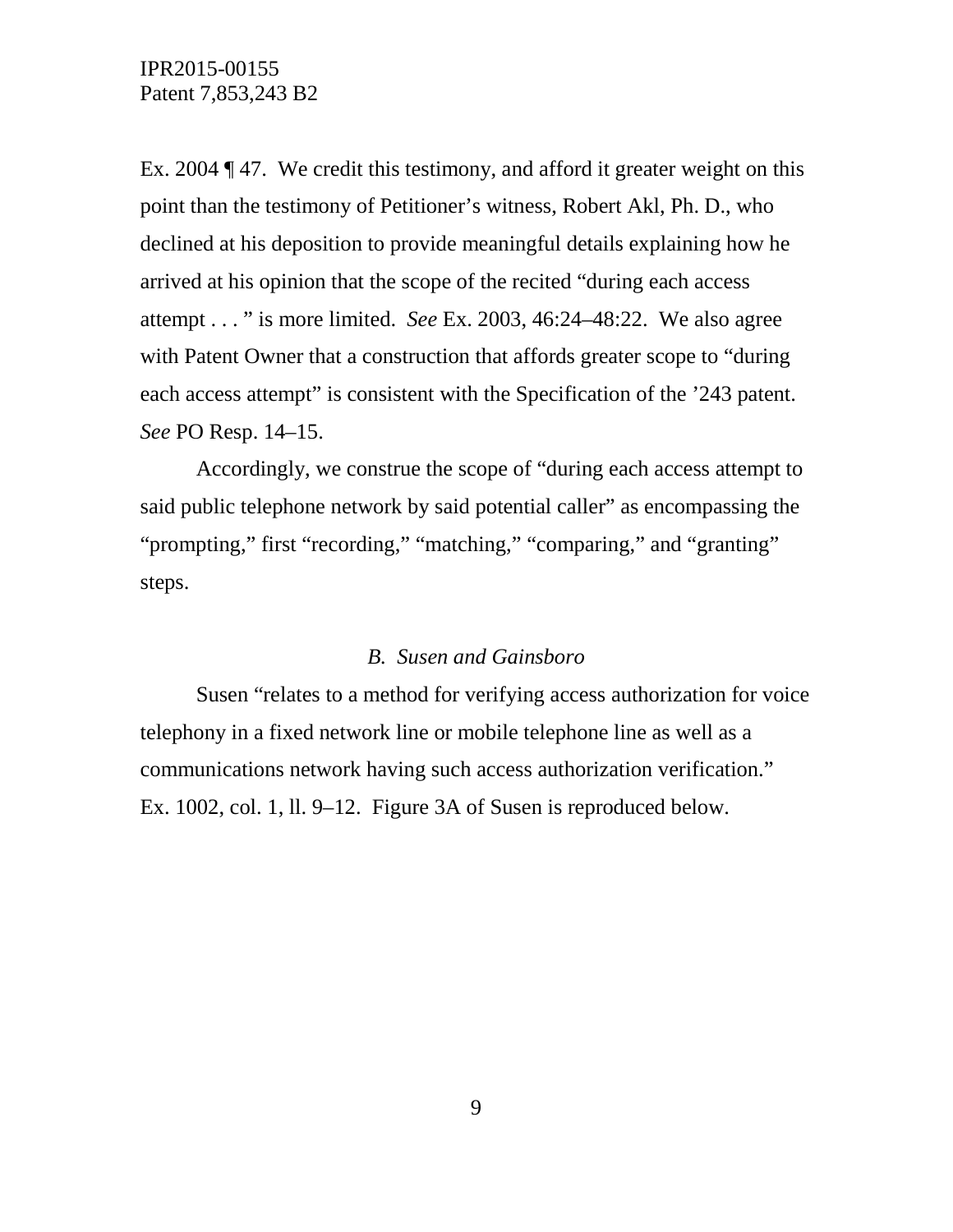

Figure 3A illustrates a private branch exchange connected to a public switched telephone network. *Id.* at col. 8, ll. 57–59. The private branch exchange has a plurality of extension stations, with user access authorization to the individual extension stations monitored with an "intelligent peripheral" assigned to the private branch exchange. *Id.* at col. 8, l. 59–col. 9, l. 2. The intelligent peripheral has a voice-recognition unit capable of analyzing recorded voice signals and comparing them with previously stored reference data records. *Id.* at col. 9, ll. 2–4.

Susen discloses a "procedural authentication" system that requires voice recognition and authentication of a user before a connection is established. *Id.* at col. 9, ll. 18–38. In addition, the authentication procedure may require that a user be asked for a password or personal identification number that is compared with an identifier stored in memory, in addition to speech patterns being compared with stored patterns using frequency spectra or speech dynamics. *Id.* at col. 10, ll. 10–14. Susen explains that, when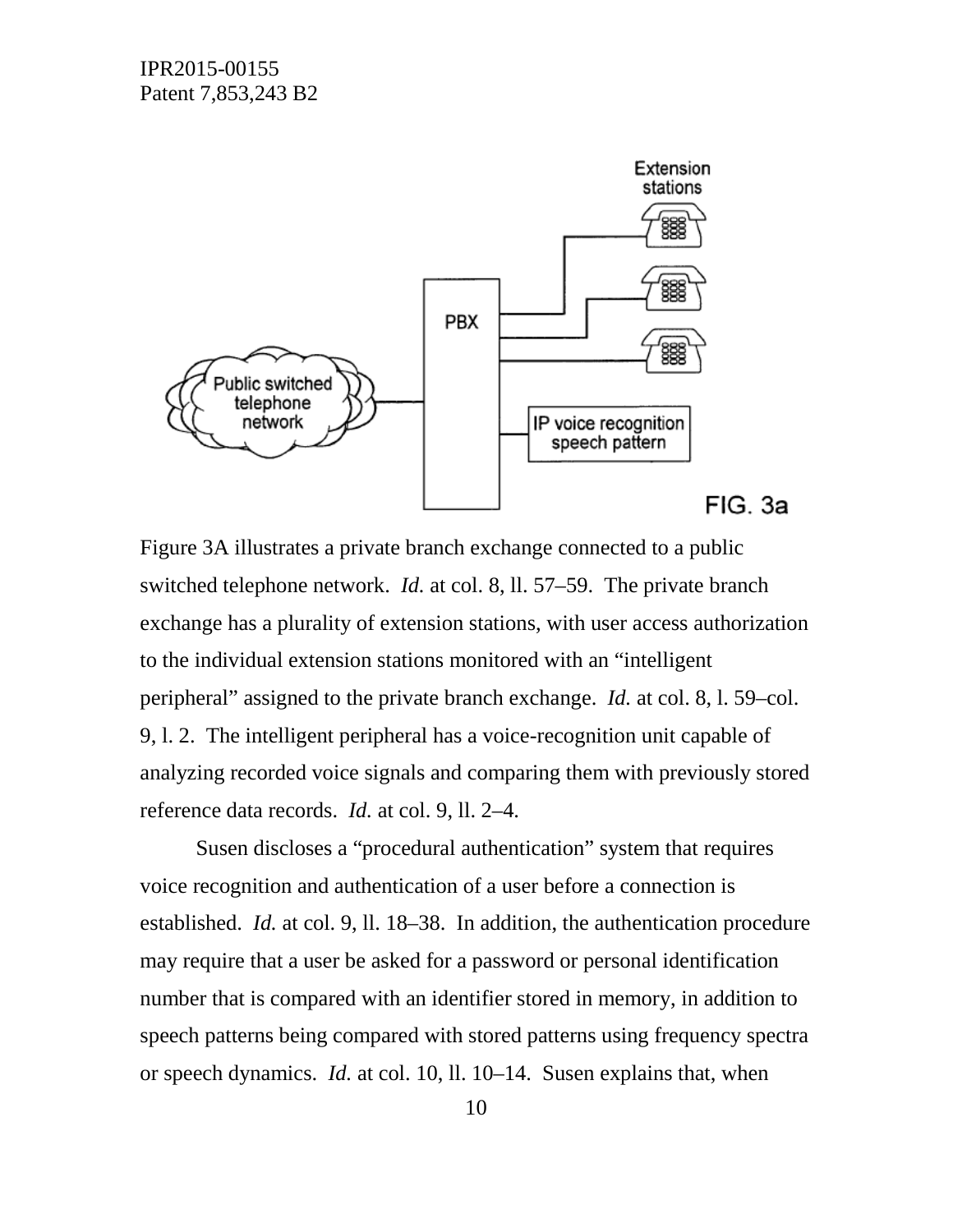recognizing continuous speech, the system preferably concentrates on essential characteristics of the language, including consideration of key words in the entry procedure. *Id.* at col. 10, ll. 43–49.

Petitioner contends that all limitations of independent claim 1 are disclosed by this procedure, except for the "monitoring" and "recording at least one conversation" steps. Pet. 13–22, 25. For those steps, Petitioner cites Gainsboro, which "relates to a system for providing automatic speech recognition integrated with a telephone control system and telephone recording system." Ex. 1003, col. 1, ll. 6–8. Gainsboro discloses that a prison phone system "must be able to detect the called party's flashing the hook switch in order to prevent the called party from activating three way (i.e., conference) calling, dialing another number and then connecting the prisoner to an unauthorized phone number." *Id.* at col. 3, ll. 26–29.

### *1. Access Attempt to Said Public Telephone Network*

As Patent Owner contends, Petitioner's reliance on its position that the scope of the "during each access attempt . . . " limitation is limited to the "prompting" step results in Petitioner failing to demonstrate that other limitations properly within that scope—namely, the "prompting," first "recording," "matching," "comparing," and "granting" steps—are disclosed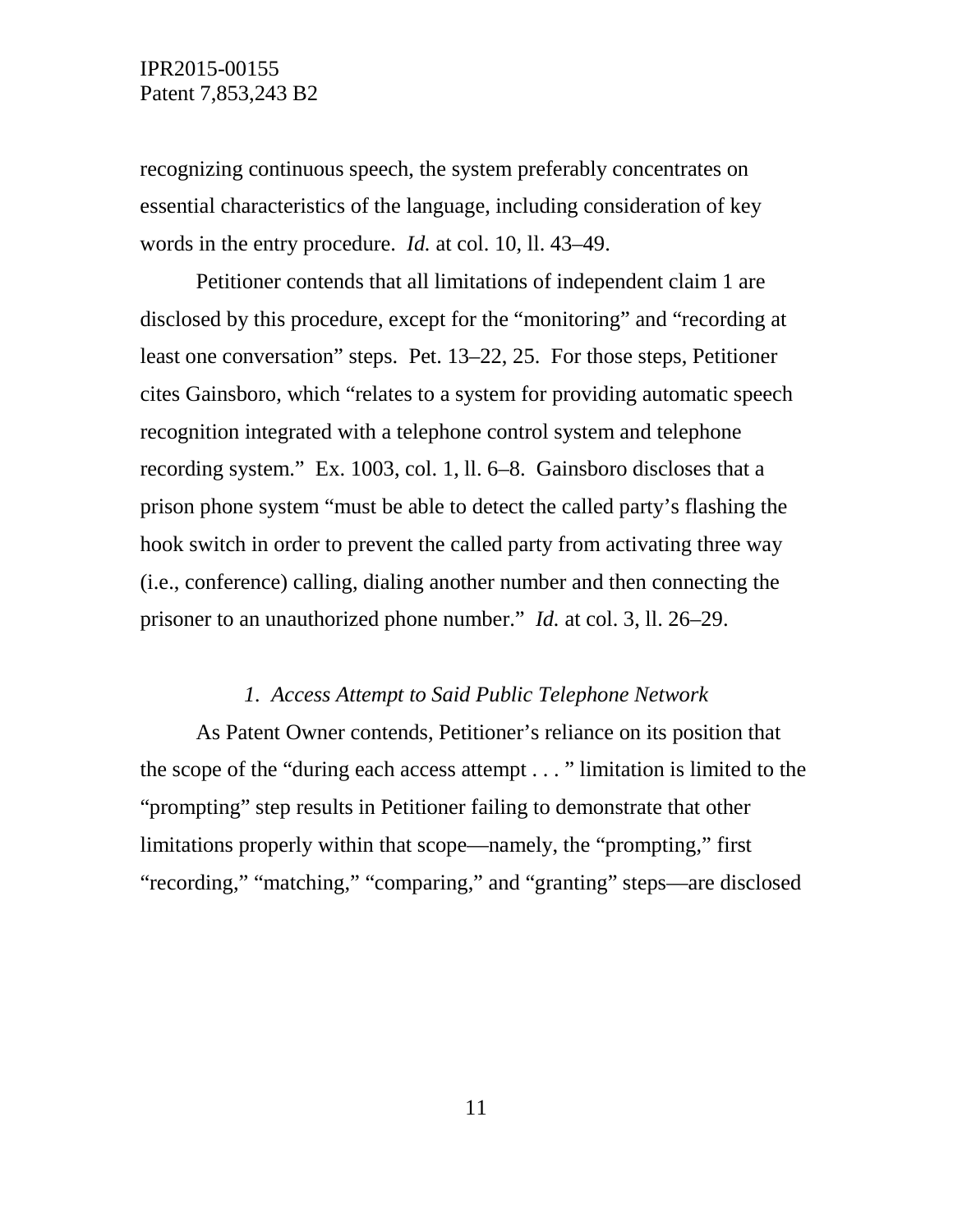by Susen.<sup>[1](#page-11-0)</sup> PO Resp. 37. In its Reply, Petitioner responds that, nevertheless, "explicit embodiments of Susen . . . require both voice authentication (i.e. recording a second voice print) and PIN authorization (i.e. prompting for a second identification number) to occur during each access attempt before the connection is completed." Reply 21. Petitioner directs our attention to the following disclosure in Susen of "[o]ne possible structure for the authentication procedure":

For this purpose, the telephone channel is routed to an input of the [intelligent peripheral]. At this point, subscriber A is asked by the software of an intelligent voice response system to state his name or his identifier. After that, he is asked for his password or his personal identification number PIN. The data is compared with the identifier stored in memory, and the speech pattern is compared with the stored patterns either using frequency spectra or speech dynamics. . . . After authentication in the [intelligent peripheral], the customer is directed to a menu that requests that he enter the desired telephone numbers.

Ex. 1002, col. 10, ll. 5–20.

Petitioner's argument is unpersuasive because the cited portion of Susen describes a procedure that occurs distinct from—and, therefore, not "during"—an "access attempt to said public telephone network." As the

<span id="page-11-0"></span> $<sup>1</sup>$  The fact that Susen may explicitly disclose embodiments that include</sup> access attempts to the public telephone network in which not all of the steps are performed, as Patent Owner contends, is irrelevant. *See* PO Resp. 38– 39. In considering the invalidity of claims, it is not necessary for every embodiment disclosed in a prior-art reference to meet the claim limitations. *See Hewlett-Packard Co. v. Mustek Sys., Inc.*, 340 F.3d 1314, 1326 (Fed. Cir. 2003) ("[A] prior art product that sometimes, but not always, embodies a claimed method nonetheless teaches that aspect of the invention.").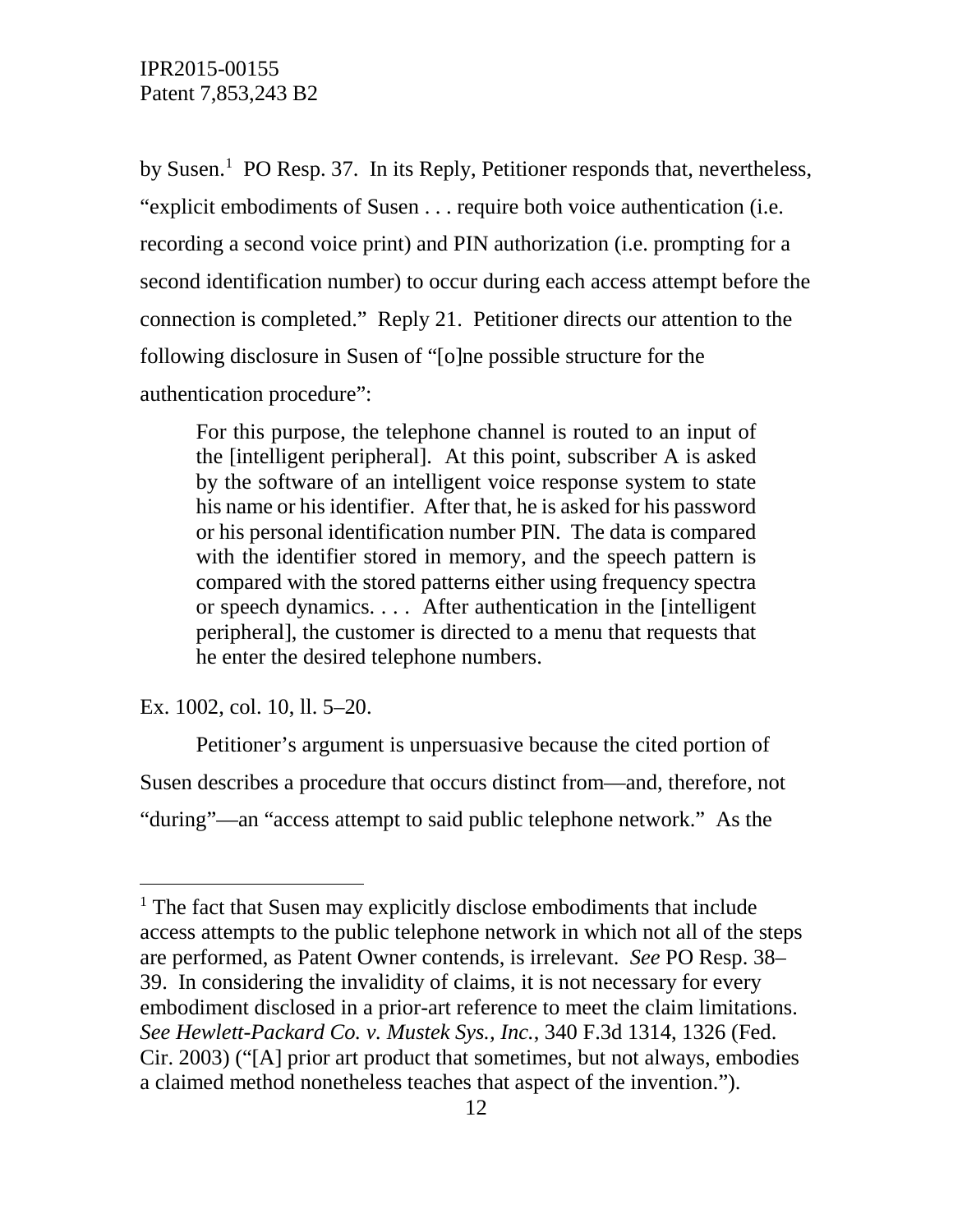IPR2015-00155 Patent 7,853,243 B2

reproduction of Figure 3A of Susen above makes clear, the private branch exchange is intermediary between the public telephone network and the intelligent peripheral described as performing authentication:

FIG. **3**A shows a private branch exchange (PBX), which is connected to a public switched telephone network. The private branch exchange (PBX) has a plurality of extension stations, of which three are shown here. The access authorization of the users of the individual extension stations is to be monitored according to the present invention. For this purpose, an IP (intelligent peripheral) is assigned to the private branch exchange (PBX), the IP being capable of accessing the telephone line via which signals are transmitted from one extension station to an additional line outside the private branch exchange, and of recording and storing the signals entered by the extension station user. In addition, the [intelligent peripheral] has a voice recognition unit that that is capable of analyzing the recorded voice signal and comparing it with previously stored reference data records.

*Id.* at col. 8, l. 57–col. 9, l. 4. Although Petitioner identifies disclosure of voice authentication and PIN verification, such steps occur as described by Susen "during the conversation in progress" or prior to an "access attempt to said public telephone network." *See id.* at col. 9, l. 67–col. 10, l. 1, col. 10,  $11.5 - 17.2$  $11.5 - 17.2$ 

<span id="page-12-0"></span><sup>&</sup>lt;sup>2</sup> At the oral hearing, Petitioner identified additional disclosure in Susen that it contends "requires authentication of the user before the call is connected." Tr. 25:10–14. Specifically, Petitioner identified the following: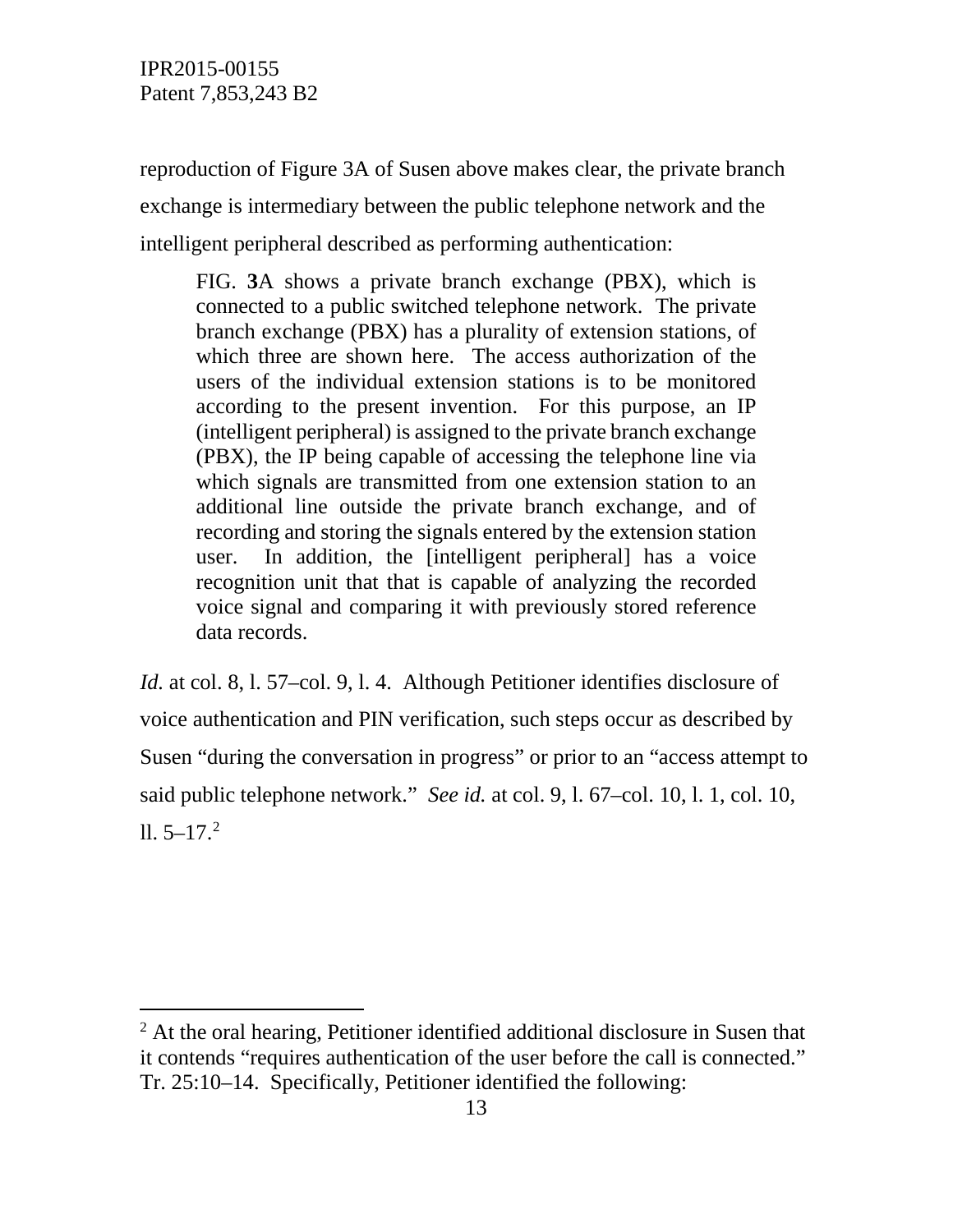$\overline{a}$ 

Accordingly, we conclude that Petitioner has not demonstrated, by a preponderance of the evidence, that all steps within the scope of the "during each access attempt . . . " limitation are disclosed by Susen as performed during an "access attempt to said public telephone network."

# *2. Combination of Susen and Gainsboro*

In the Institution Decision, we noted that "Petitioner offers only minimal reasoning" to support its contention that one of ordinary skill in the

As an alternative to voice recognition during the connection, the speaker can be assigned to a billing account before the connection is established as part of an authentication procedure that the speaker must undergo. In this case, the telephone user is requested to provide a voice sample, and *the connection is only established once the voice sample has been identified and the speaker is identified as authorized*.

Ex. 1002, col. 3, ll. 13–19 (emphasis added). Petitioner did not present an argument with respect to this portion of Susen before the oral hearing, and we accordingly do not afford it weight. *See Patent Trial Practice Guide*, 77 Fed. Reg. 48,756, 48,768 (Aug. 14, 2012); *see also CBS Interactive Inc. v. Helferich Patent Licensing, LLC*, Case IPR2013-00033, slip op. (PTAB Oct. 23, 2013) (Paper 118). Nevertheless, we observe that, within the structure described by Susen, the mere disclosure that certain steps occur before a connection is established within the public telephone network does not establish that those steps are performed "during an access attempt to said public telephone network." A distinction between an access attempt to the public telephone network and a connection made within the public telephone network is logically required by claim 1 itself, which recites "granting said at least one potential caller access to said public telephone network *to attempt to place a telephone call* if said second voice print matches said first voice print" (emphasis added).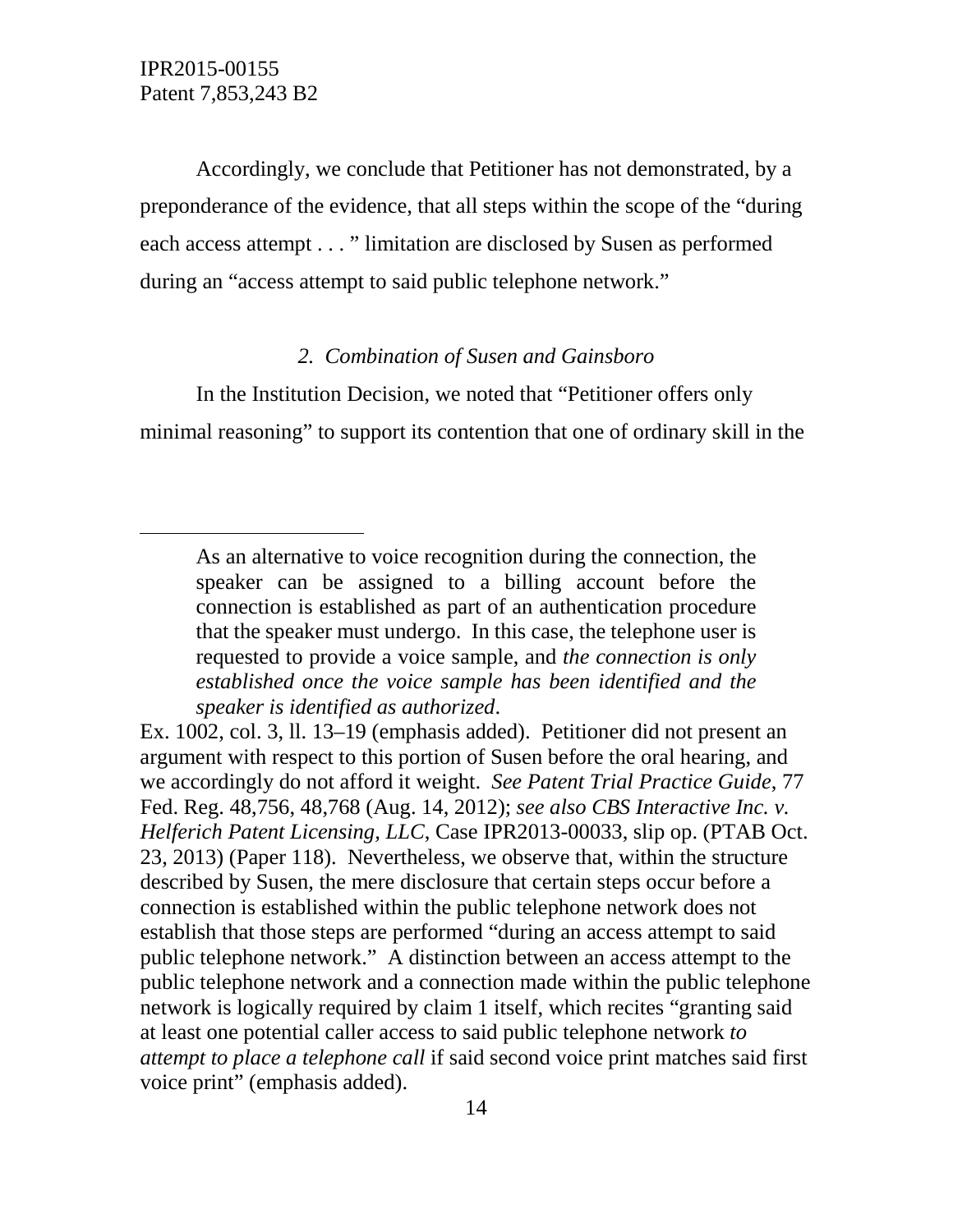art<sup>[3](#page-14-0)</sup> would combine the teachings of Susen and Gainsboro. Dec. 10. After considering the parties' positions as developed during the trial, we conclude that Petitioner's reasoning is insufficient to support its contention.

The key to supporting a conclusion of unpatentability under 35 U.S.C. § 103(a) is the clear articulation of reasons why the claimed invention would have been obvious. The Supreme Court has clarified the requirements that must be met to establish a *prima facie* case of obviousness, emphasizing that the "analysis should be made explicit." *KSR Int'l Co. v. Teleflex Inc.*, 550 U.S. 398, 418 (2007). Although the reasoning may draw from numerous intrinsic and extrinsic sources, conclusions of obviousness "cannot be sustained by mere conclusory statements; instead, there must be some articulated reasoning with some rational underpinning to support the legal conclusion of obviousness." *Id.* (quoting *In re Kahn*, 441 F.3d 977, 988 (Fed. Cir. 2006)).

<span id="page-14-0"></span><sup>&</sup>lt;sup>3</sup> We accept Petitioner's identification of a person of ordinary skill in the art as someone who "would have had at least a Bachelor's Degree in Electrical Engineering, Computer Engineering, or the equivalent and two or more years of industry experience in a relevant field, or the academic equivalent thereof." Pet. 7 (citing Ex. 1005  $\P$  48). Because the claims do not recite a prison environment, we do not adopt Patent Owner's additional requirement that such an individual have "one to three years of relevant work experience with wireline communication systems for penal institutions." *See* PO Resp. 7 (citing Ex. 2004 ¶¶ 36–38). Accordingly, we disagree with Patent Owner that Petitioner's expert, Dr. Akl, is unqualified to testify, and we do not, as a general matter, discount Dr. Akl's testimony. *See id.* at 47–58.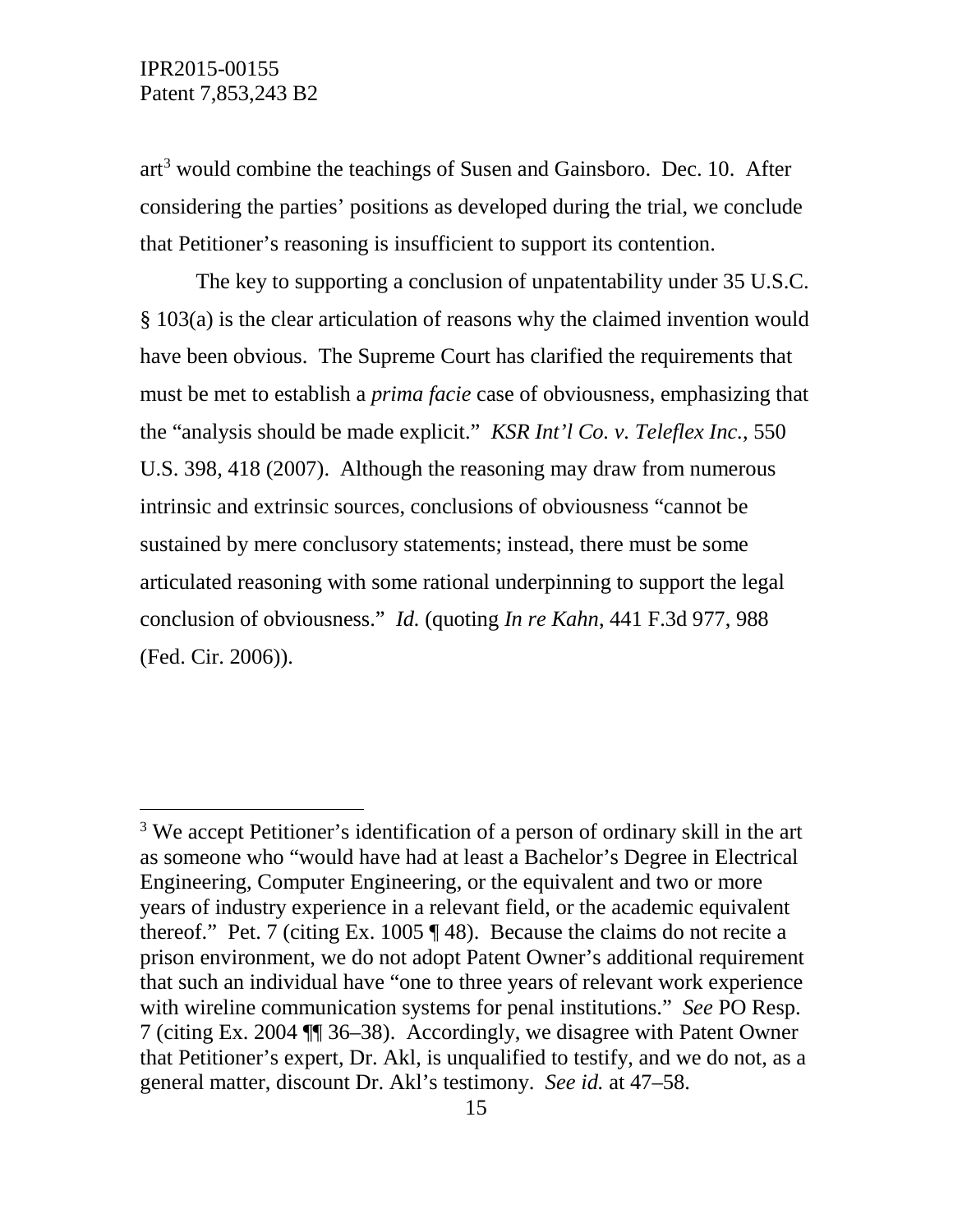In addressing the combination of Susen with Gainsboro, Petitioner provides the following statements without further analysis regarding a rationale for combining the references:

1. "The combination of Susen and Gainsboro teach[es] every element of claim 1 of the '243 patent. Gainsboro is distinguishable from Susen in that it expressly discloses monitoring a call to detect a three-way call attempt and detecting keywords in the call. Both prior art patents are in the same field of telecommunications monitoring and control." Pet. 12.

2. "Both Gainsboro and the '243 patent are in the same field and drawn to systems for managing institutional calls. Thus, a person of ordinary skill in the art would be motivated to combine Susen with Gainsboro to include monitoring said telephone call for a hook flash indicative of three-way calling." *Id.* at 23 (citing Ex. 1005 ¶ 75).

3. "Both Gainsboro and the '243 patent are in the same field and drawn to systems for managing institutional calls." *Id.* at 32.

Petitioner supports its statements with testimony by Dr. Akl, but that testimony repeats the statements made in the Petition with only minimal surface changes. *See* Ex. 1005 ¶¶ 60, 75, 94.[4](#page-15-0) As Patent Owner contends, these statements are also made within the context of a broad characterization of the art, namely "managing institutional calls." *See* PO Resp. 21–22. The cursory assertion that the prior-art references are drawn from the same

<span id="page-15-0"></span> $4$  With respect to the third statement, addressing claim 6, Dr. Akl provides the additional conclusory assertion that "One skilled in the art would understand that combining these references would be obvious and beneficial in that it would enhance the security of the system." Ex. 1005 ¶ 94.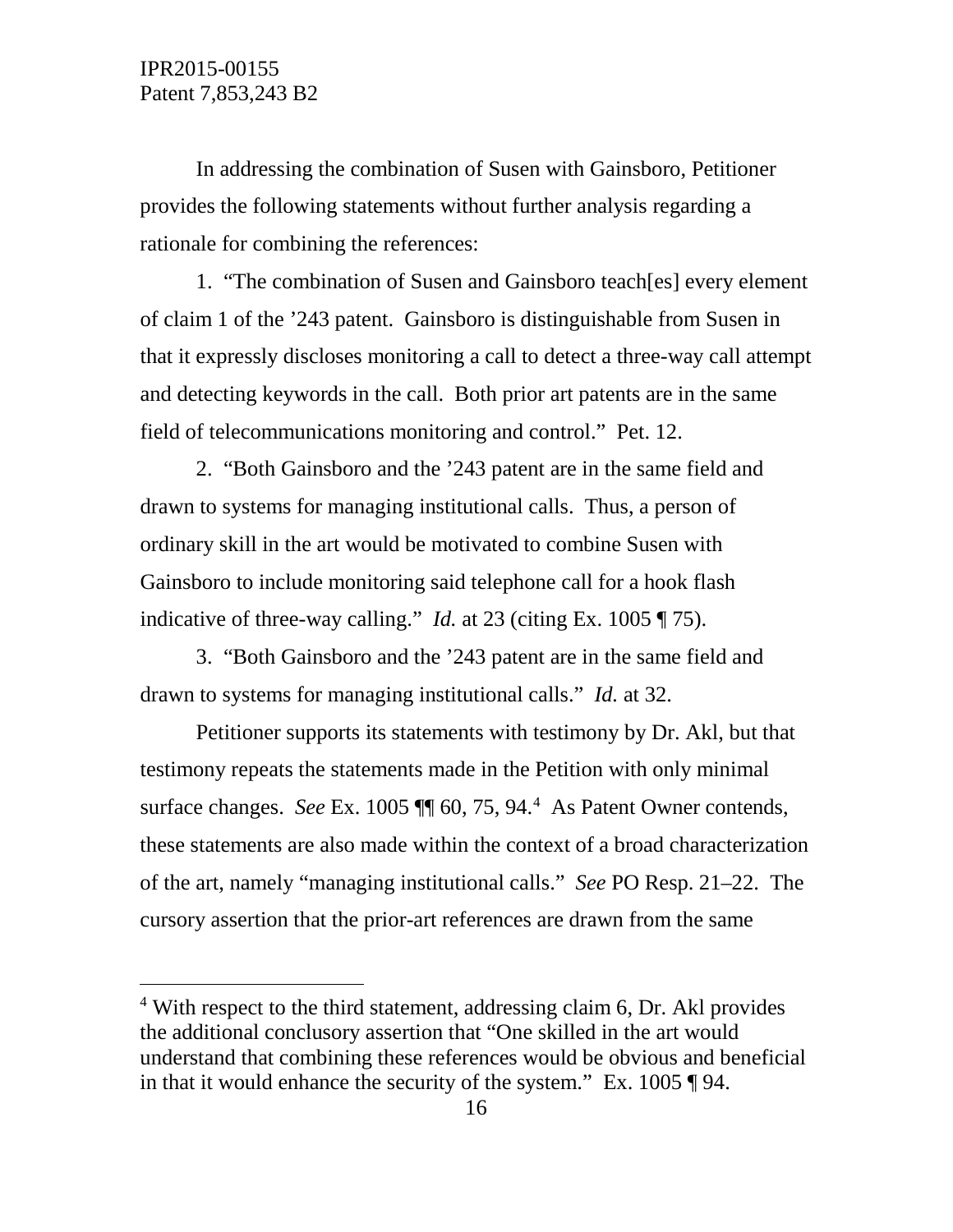broadly characterized field provides insufficient analysis concerning why and how a person of ordinary skill in the art would have modified or combined the prior art in the manner asserted, and inadequately articulates "reasoning with some rational underpinning to support the legal conclusion of obviousness." *See KSR*, 550 U.S. at 418 ("[I]t can be important to identify a reason that would have prompted a person of ordinary skill in the relevant field to combine elements in the way the claimed new invention does.").

Furthermore, Petitioner's perfunctory analysis is effectively rebutted by Dr. Forys, who testifies that "Susen and Gainsboro are directed to unrelated concepts" and "directed to very different architectures that are not easily combined." Ex. 2004 ¶¶ 53, 56. We credit the testimony of Dr. Forys more strongly than that of Dr. Akl because Dr. Forys provides explicit reasoning to support his opinion that Susen and Gainsboro are concerned with different implementation settings, rely on different architecture structures, have technical incompatibilities, and are drawn from different fields. *See id.* ¶¶ 52–61; 37 C.F.R. § 42.65(a) ("Expert testimony that does not disclose the underlying facts or data on which the opinion is based is entitled to little or no weight.").

Accordingly, we conclude that Petitioner has not demonstrated, by a preponderance of the evidence, that one of ordinary skill in the art would have combined the disclosures of Susen and Gainsboro in the manner proposed.

17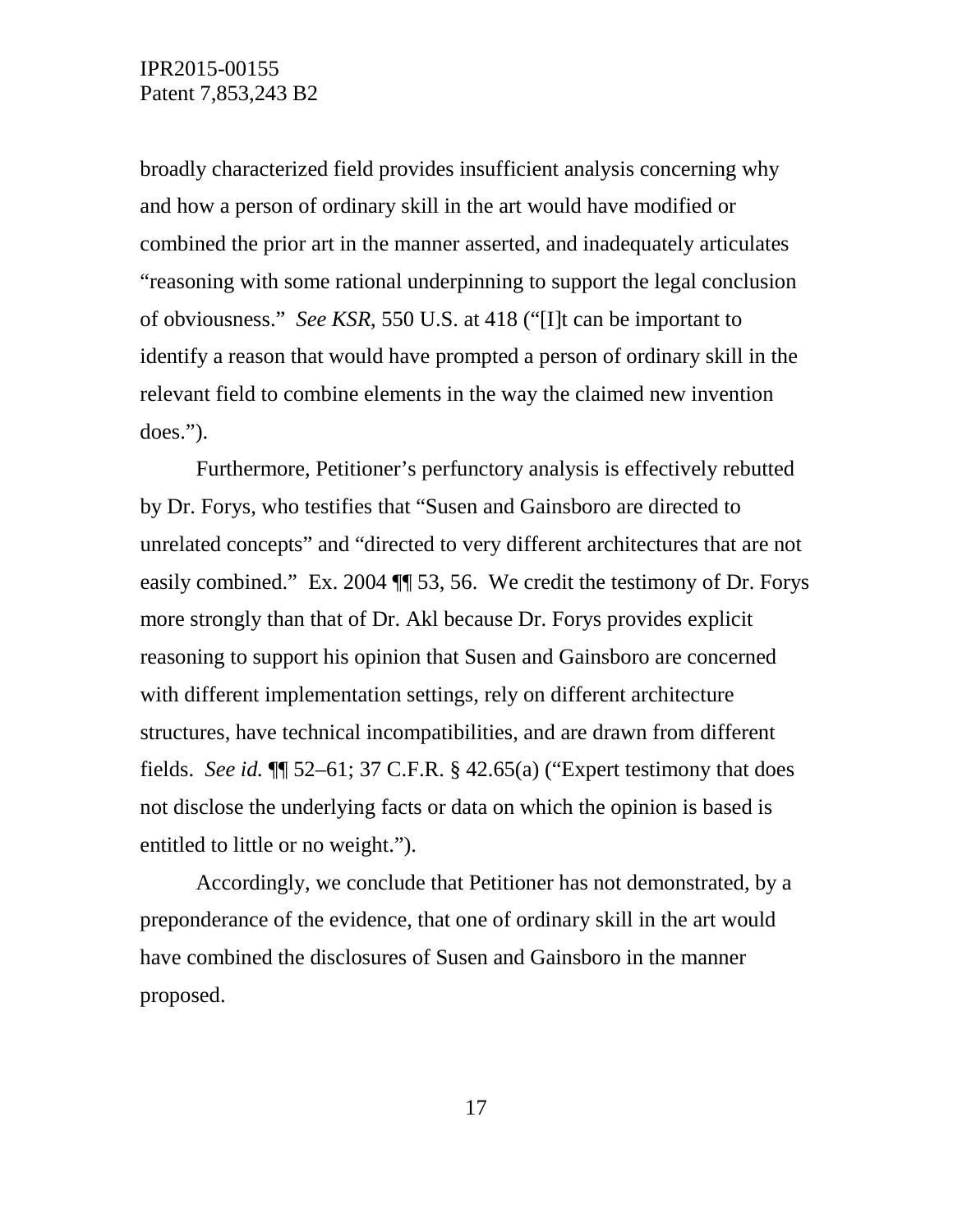# III. ORDER

It is

ORDERED that, based on a preponderance of the evidence, claims 1– 6 of U.S. Patent No. 7,853,243 B2 have not been shown to be unpatentable; and

FURTHER ORDERED that, because this is a Final Written Decision, parties to this proceeding seeking judicial review of our decision must comply with the notice and service requirements of 37 C.F.R. § 90.2.